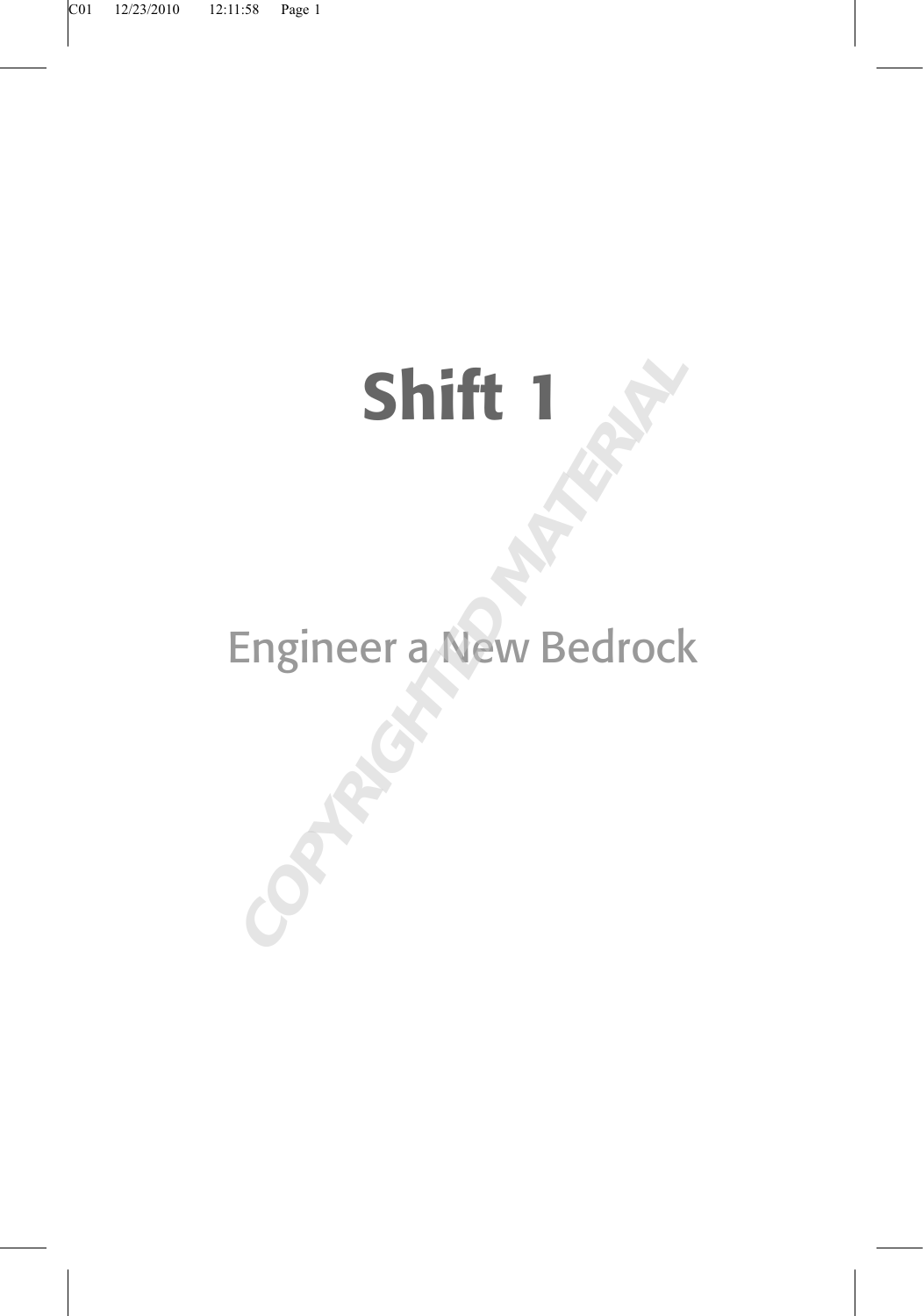C01 12/23/2010 12:11:58 Page 2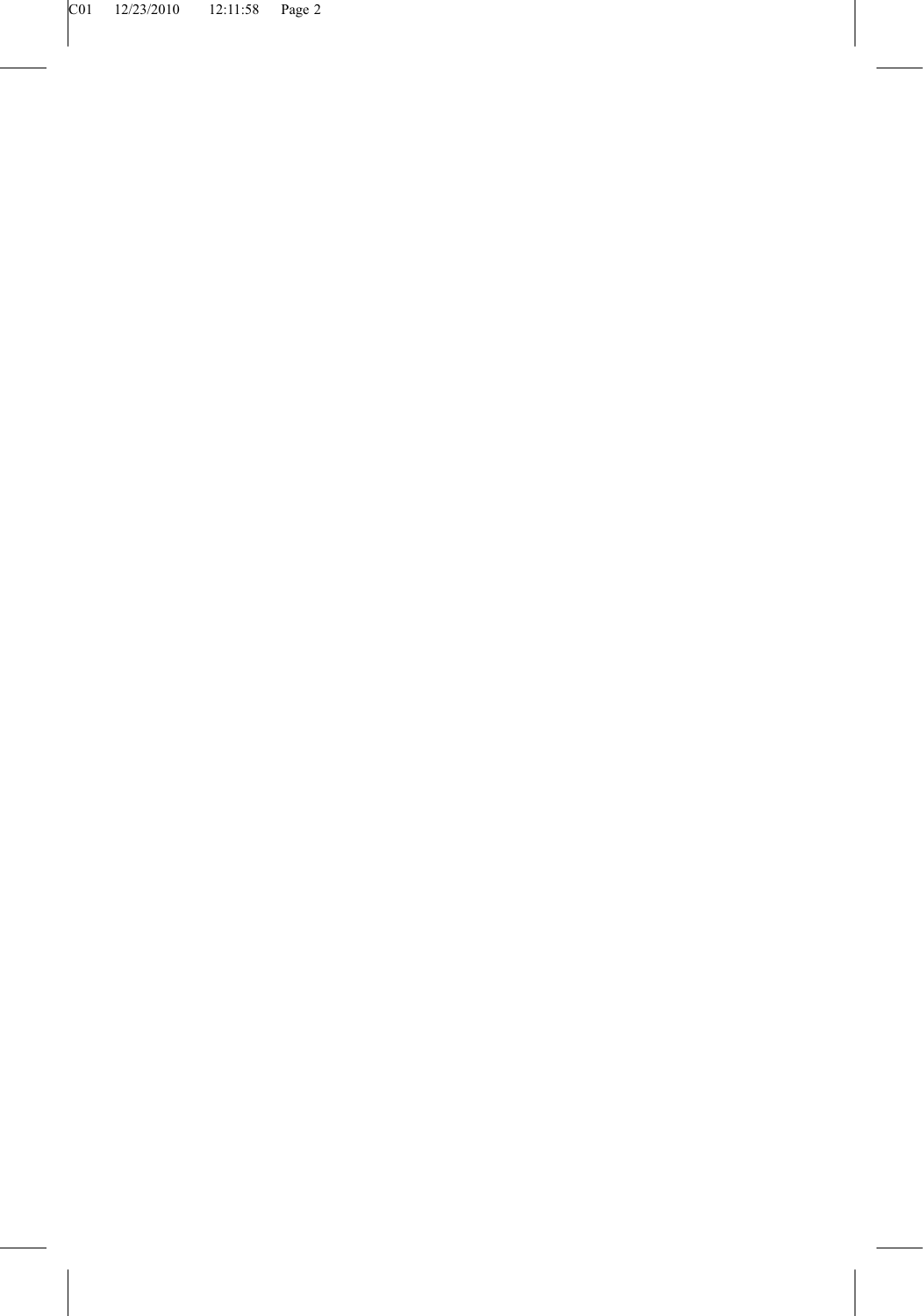business culture as much as it is business operations.

Successful adoption of a social web and participation strategy is rooted in business culture as much as it is business operations.<br>Your company culture consists of two key elements: your businesses' underlying intent and t Your company culture consists of two key elements: your businesses' the people and the purpose of your organization intertwine to make up the core of what you do.

Today, there are more windows into your company's culture than ever before. Your intent is seen, heard, and felt by employees, prospective employees, customers, prospective customers, media, competitors, and more. The rise of the Internet makes it possible for people to know your culture, or at least guess at it, based on a stream of clues emanating from your business and your people.

A trusting, open-minded culture is one of the key factors in embracing and harnessing the potential of the social web.

## What You're Made Of: Harnessing Intent

Having a great business or product to sell is important. But if you've truly got something of value to offer, the how and why you go about doing that are every bit as critical as the what.

What's your motivation for creating this product in the first place? How do you want people to feel when they do business with you? Ze Frank, an exuberant and creative speaker and thinker about marketing and culture, defines a brand as ''the emotional aftertaste that's conjured up by, but not necessarily dependent on, a series of experiences.'' It's a definition that is equally suitable for ''brand'' and ''corporate culture.''

What aftertaste do you want to leave?

Your culture is one part about your passion, one part about your philosophy on how you treat people who are part of your business (that includes customers, employees, and vendors), and one part about the actions you take to prove it.

Consumers use word of mouth and social media to help ascertain the true intentions of companies, and then they decide whether those companies are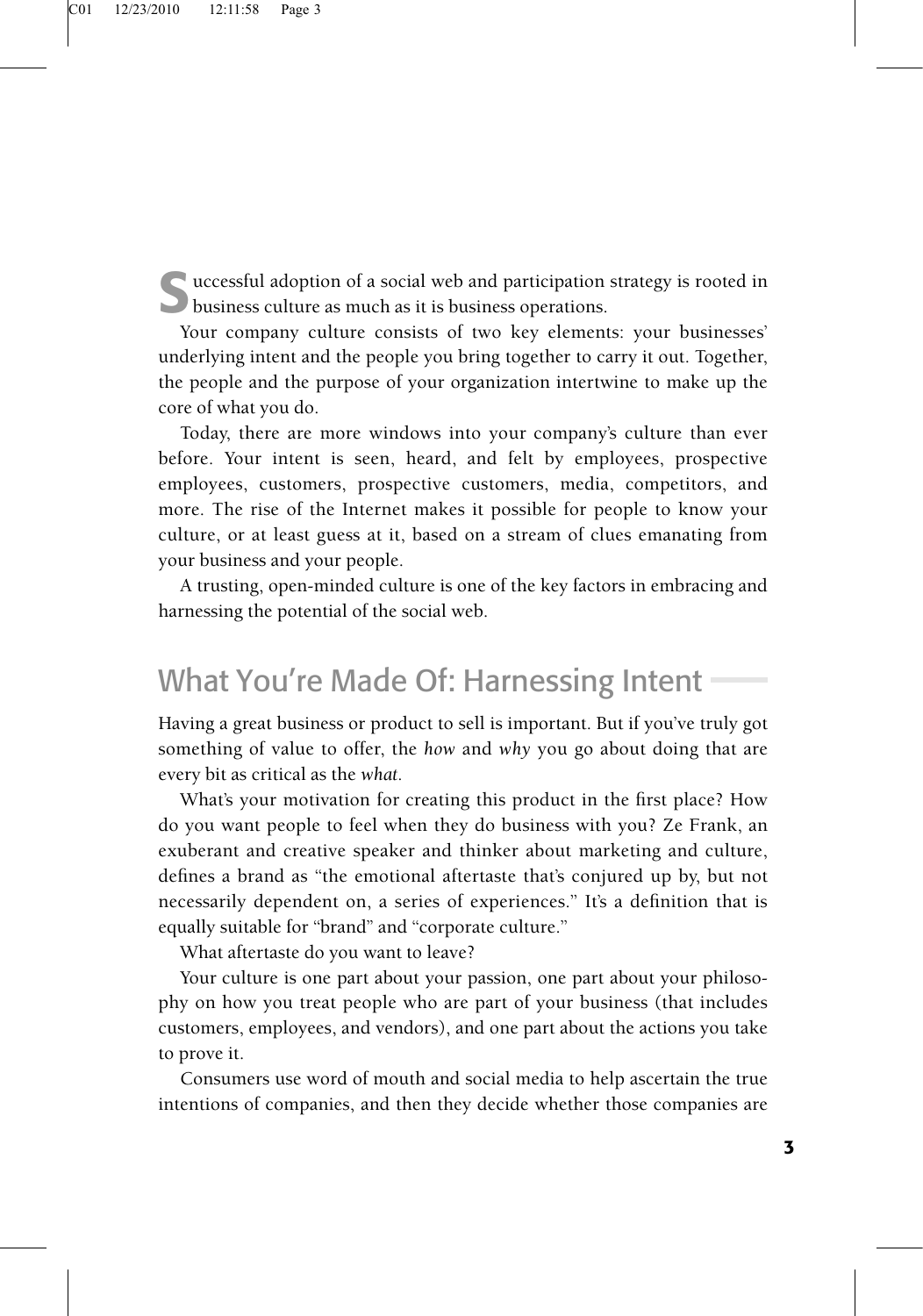worthy of support. That customers can gauge company intent, not just products and services, is a hallmark of the Now Revolution.

Yes, we're all in business to earn money of some kind. That's accepted by both business owners and consumers. The balancing act is in determining where profit falls in the spectrum of other objectives such as ethics, morality, service, sustainability, and so on. With consumers having access to more information than ever, how you balance your goals with the human and emotional sides of business becomes critically important.

Your culture is what you use as the guidepost for making those decisions.

## We, The People

Your people have always been an important part of what makes your company successful. But now, your customers are paying extra attention to the whole of their experience with your business. And what they see—how they connect the dots between their experiences, perceptions, and the attitude of your employees—figures into their buying decisions. You need to equip every employee to be an ambassador, a representative, and an advocate in the very moment they need to be.

In an era of increasing business accountability and forthrightness, your ability to attract talent is crucial. A single terrific employee can literally change your business fortunes through unusually adept usage of social media. And the converse is also true.

Individually, employees want to work toward something that matters, in a company that welcomes and appreciates their contributions. They seek out environments that challenge them, invest in them, and encourage reward and recognition for good work. And most likely, they want to have a hand in your company's success.

Culture can be deeply philosophical, and it can even be downright uncomfortable for some people to discuss. But talking about your culture openly and allowing your employees to actively contribute to its creation and upkeep will help forge relationships and a sense of shared purpose that can bring out the best in your teams.

In a hyperconnected, relentlessly paced business environment, a healthy and strongly defined culture gives everyone in your organization common ground that is, the ability to be an ambassador, a representative, and an advocate—and the confidence to do the right thing, fast.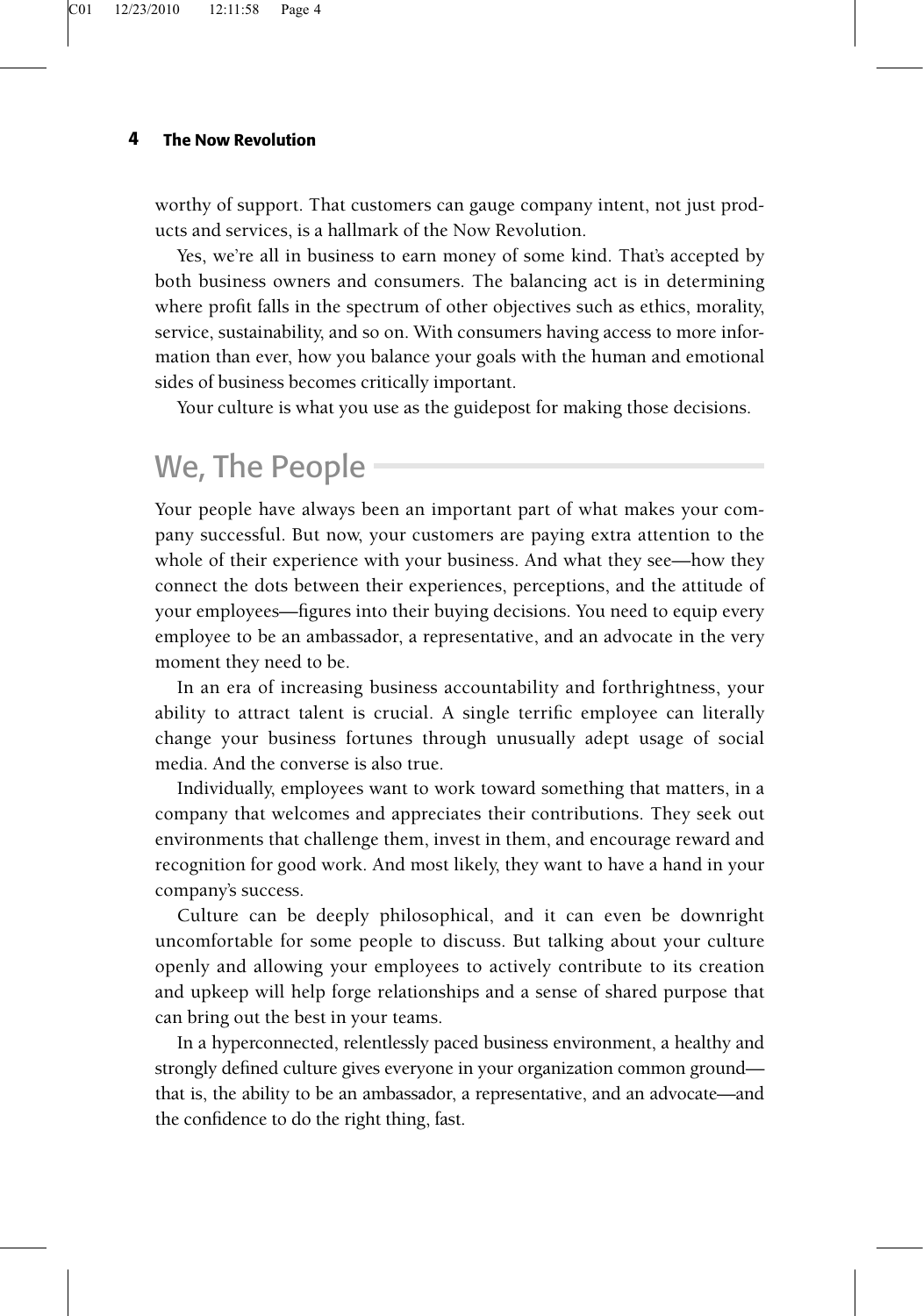## Ritz-Carlton's Culture in Action

At Ritz-Carlton, every element of the business embodies their philosophy that employees, whom they refer to as Ladies and Gentlemen, are the brand. So the company invests heavily in making sure that those employees can deliver on their renowned promise for world-class customer service.

At each of the 75 hotels worldwide, the day starts with a roundup of the staff; at this meeting, they discuss the brand's core service values, recount sparkling customer service moments, or review recent challenges. And at Ritz-Carlton, when those complaints happen, the employee that receives it owns it through to its resolution. (They can always request assistance, but a guest will never be passed off to someone in ''another department'').

Each employee can spend up to \$2,000 on the spot to resolve any customer's situation. It's the hallmark of trusting people to do the right thing and infusing the organization's culture into every nook, cranny, and polished brass doorknob.

Ritz-Carlton has their intent in hand: Deliver an amazing guest experience in their hotels. And the people they've put in place not only want to deliver on that but are empowered and equipped to do so, no matter what their job. Culture for them isn't just an idea; it's baked right into their business.



The Ritz-Carlton Gold Standard. Take a picture of this tag with your smartphone to read more about Ritz-Carlton's culture and hear a podcast from the perspective of their Ladies and Gentlemen.

## Real-Time Leadership

Today's businesses require leadership with strength, fluidity, and resolve. Businesses that go to great lengths to delight their customers by mobilizing outstanding people have leadership presence, rather than leadership dominance. Those at the helm of successful businesses are pragmatic but not fearful, practical but not stubborn, adaptable but not wandering, nimble but not reactionary, open but not spineless, empathetic but not unprofessional. And above all, they are responsive.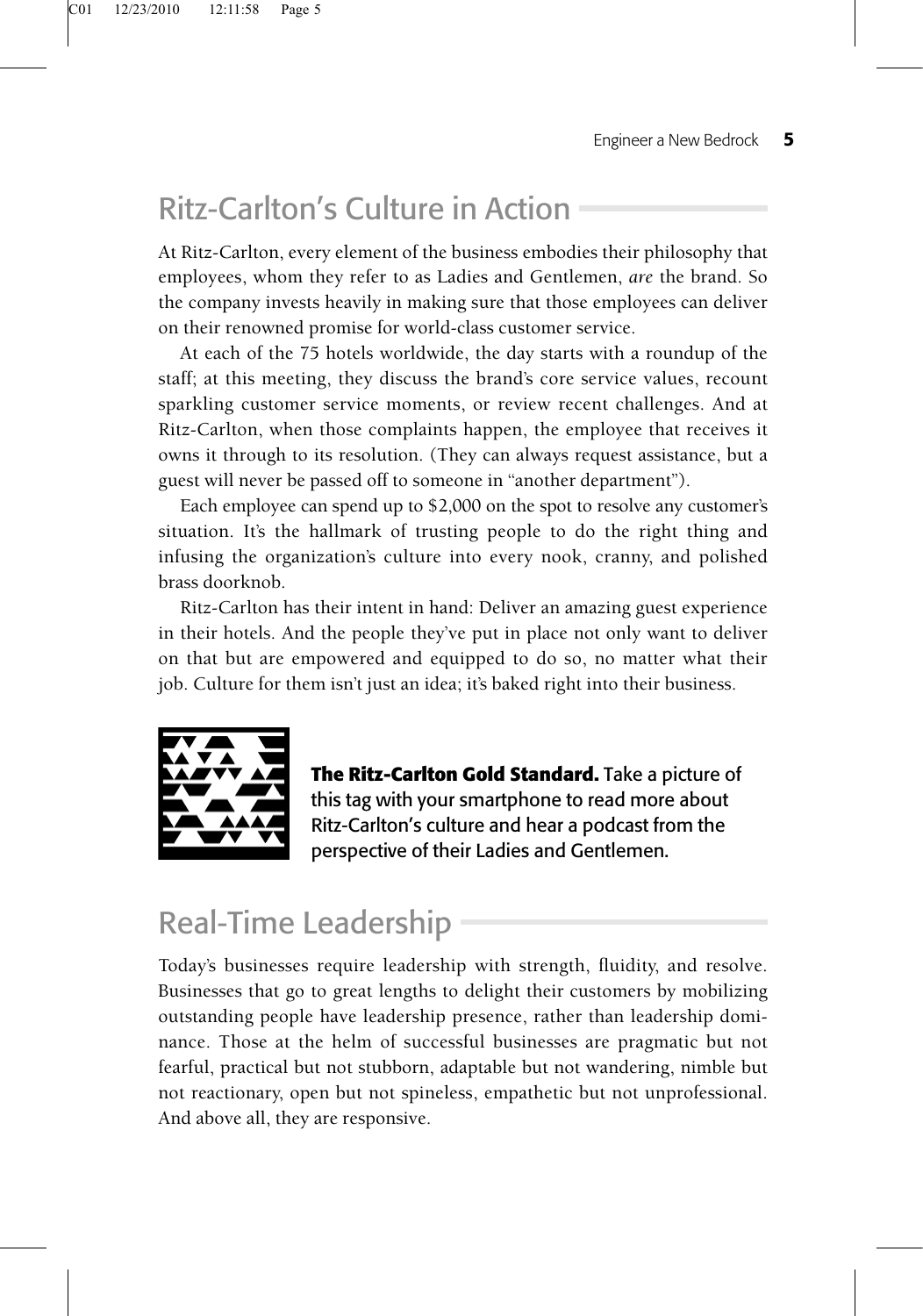Those with rank will participate in conversations to offer strategic perspective, approve decisions, or guide other employees based on the depth of their experience. But leadership can and should extend beyond the domain of management. Other individuals should be empowered to outline implications and strategies, assess risks, and chart the best course of action as well. It's a not-so-simple matter of leading through involvement, but not instruction, and trusting that the team you've assembled has enough collective experience, perspective, savvy, and commitment to the company's best interests to execute well.

Businesses must operate more nimbly and broadly than they've ever needed to before. They have to respond with confidence, fail quickly and learn from their missteps, motivate individuals, inspire teams, connect with customers, and demonstrate interest and compassion in their daily business endeavors. That's far too much responsibility to place on the shoulders of one strata of an organization.

The people among your ranks and the employees you've brought aboard should have the freedom and trust to help you evolve your business and infuse your intent in everything they do. And your leaders need to understand and embrace the difference between being a player and being a coach.

## 5 Attributes of a Healthy Real-Time Culture

What kind of culture excels in modern business? You might know it when you feel it, and you most certainly know it when it's not there. There are five cultural elements consistently found in businesses that are well primed to adapt to today's pace and attitudes online.

#### **Solidarity**

If you're a sole proprietor, the essence of your culture is likely contained within the heart and mind of a single person (you), which makes it easier to adjust and make the changes necessary to adapt to social media. In a small business with just a handful of folks, it might be a little more challenging, but it's simple enough to translate meaning from one person to another and find like minds that share a unified sense of purpose. It's also more common for all the members of smaller companies to have consistent contact with the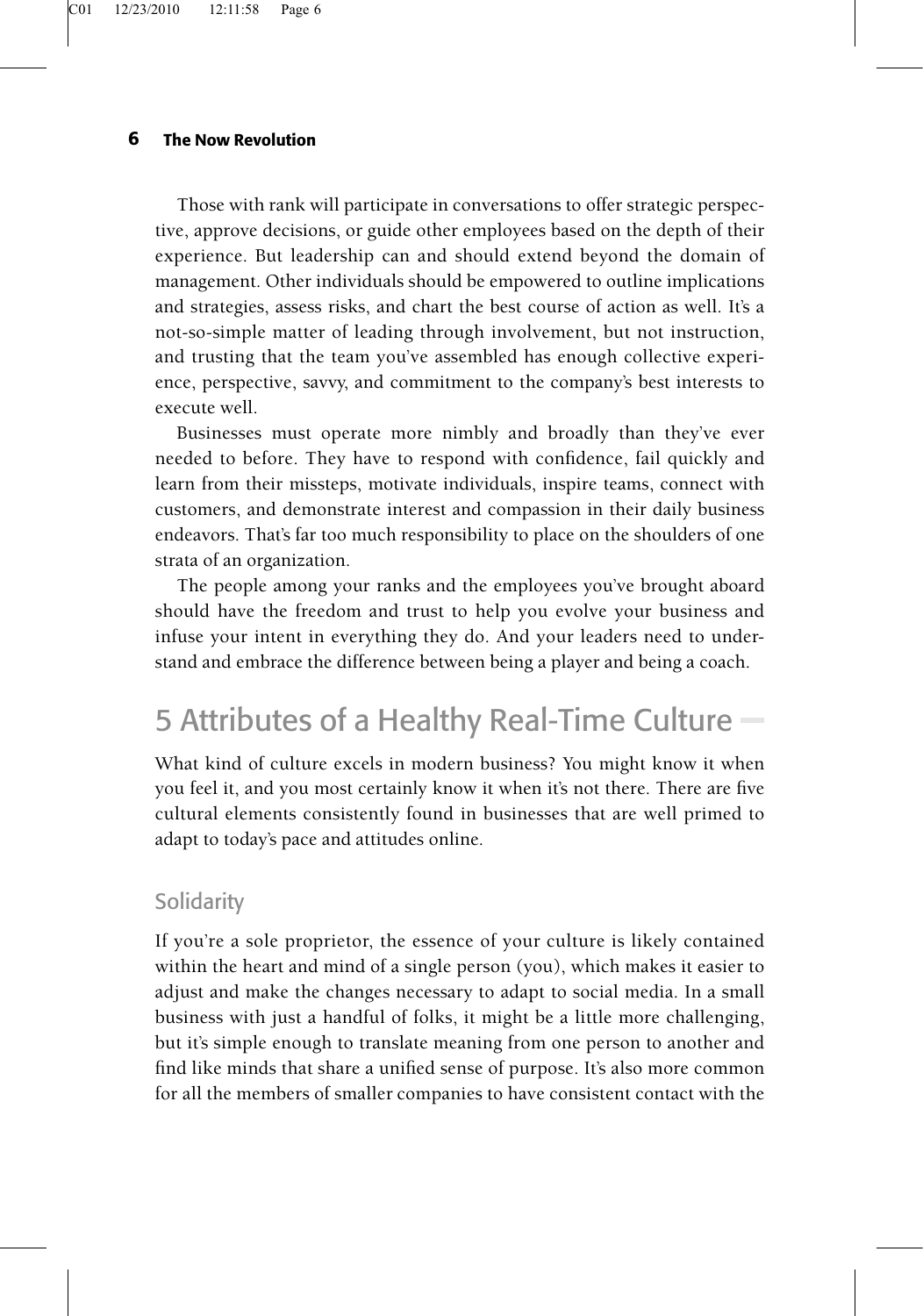founders, who probably established the initial cultural norms and still set the pace.

As scale increases, however, culture becomes harder to disseminate throughout an organization. The breadth and diversity of larger teams makes it harder to ensure that culture is clearly communicated, absorbed, and put into daily practice. The toughest leap for any growing business is the increase from 50 to 100 employees. Impromptu and ad hoc conversation gives way to process and procedure. Personal connections among people, and opportunities for the free exchange of ideas simply become harder to find. Shared mind-set that's easy to agree on among a few dozen people becomes foggier and more diluted.

Once you move beyond being a very small business, culture needs to find ambassadors throughout the company and take root not just at the center of the organization but in many independent hubs throughout. That's what makes a positive culture sustainable and scalable.

The single most important thing you can do to foster that solidarity is to actually define and articulate your culture with clarity. During discussion and conversation about the business's culture and personality, people decide whether or not they're on the bus, that is, whether they share your values. It's also the time when you can spot disconnects or potential disparities between people and practice.

This simple step of cultural propagation is often overlooked, because culture discussions frequently happen in the executive suite and rarely manage to make their way elsewhere. And although the heads of state might be agreeing on what they value and believe in, they're simply not doing a good job of explaining it to all of the people with whom they regularly work. But once a culture rift sets in, it takes an inordinate amount of work to bring the edges together. A much better investment of time and effort is to consistently, clearly, and openly communicate who you are as a company and what your shared values are.

McMurry, a fast-growing custom publishing and advertising company in Phoenix with 165 employees, has a fantastic, effective mechanism for ensuring that its cultural principles are shared and understood in every corner of the organization. Founder Preston McMurry walks the halls regularly, stopping team members at random. If they can recite the company's mission and core values from memory, he gives them a \$100 bill on the spot. It's no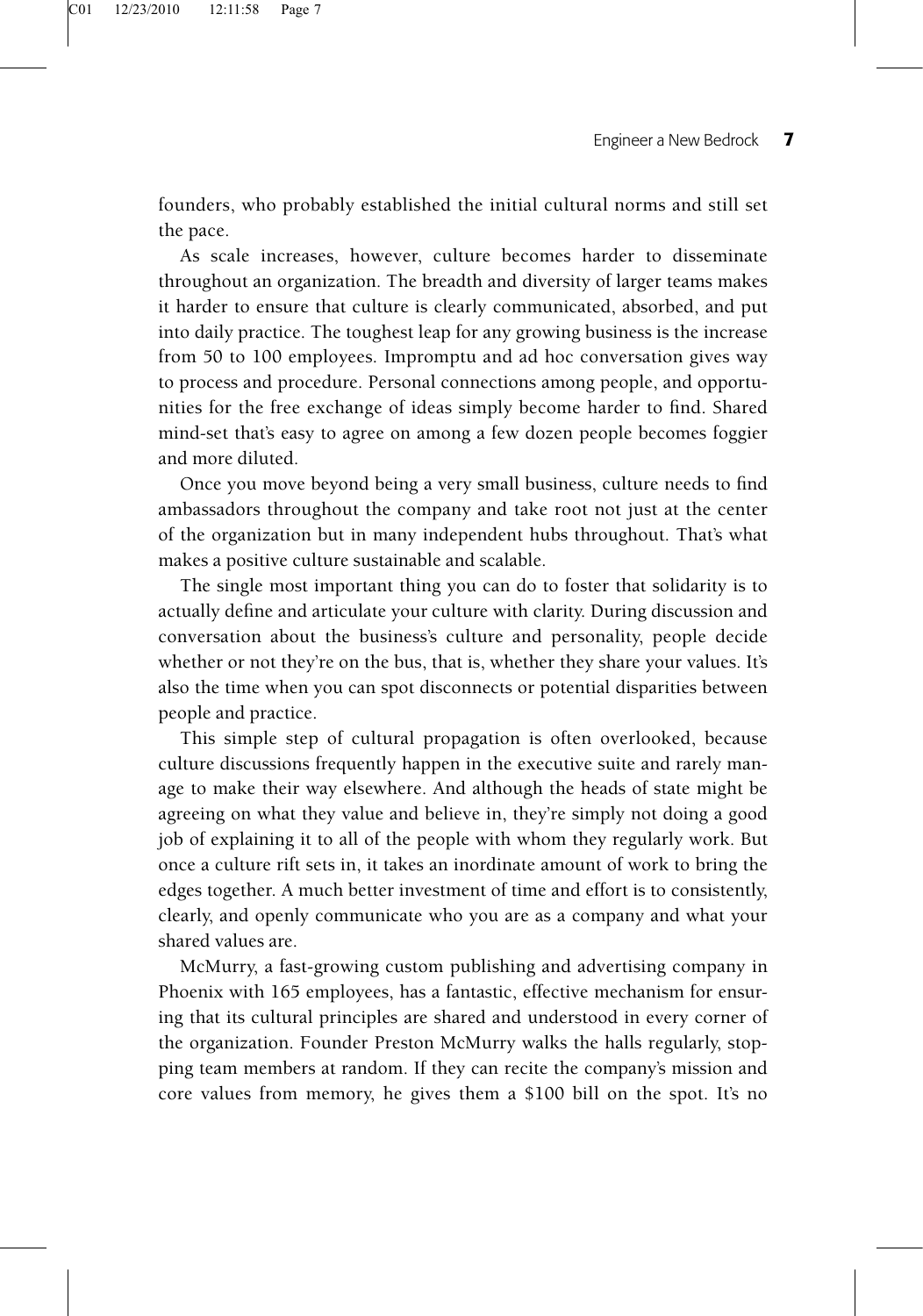#### 8 **The Now Revolution**

surprise that McMurry is a constant fixture on Best Places to Work lists. Not because of the chance for random \$100 rewards, but because every employee knows what the company stands for, where it's going, and how it's getting there.

## Demonstrated Trust

Healthy cultures give people the freedom to do their jobs within broad frameworks. The objectives are discussed, shared, and communicated. The flag gets stuck in the sand, but the path to it? That's up to the individuals and teams to determine.

These businesses are also open to hiring individuals with different skills and strengths, and drawing talent from unexpected places within the company to make things happen.

Every employee should have the chance to be a harbinger of change, to engineer something of value from wherever they happen to be—to find their way to success with guidance and support, but in their own manner.

Give them opportunities to weigh in on decisions and share their thoughts about everything from ideas to process, even if it's not something that's in their wheelhouse. It's a great way to tap into the deeper talents of individuals; leverage the strengths, interests, and insights of diverse teams; and demonstrate your investment in the people you've hired. Their ingenuity might surprise you.

#### Laboratories and Feedback Loops

Thriving cultures often have something in common: an appetite for experimentation and creativity to see what works, from products to process. It's a healthy, adaptable organization that can be honest, challenge assumptions, and make changes based on opportunity instead of comfortable familiarity.

And even the best-laid plans have their hiccups. Every project starts with an idea, a hypothesis and a strategy that seems to fit the project at hand. Sometimes, execution doesn't always go as expected. Sometimes it's a stumble. Other times, the project is just a bust.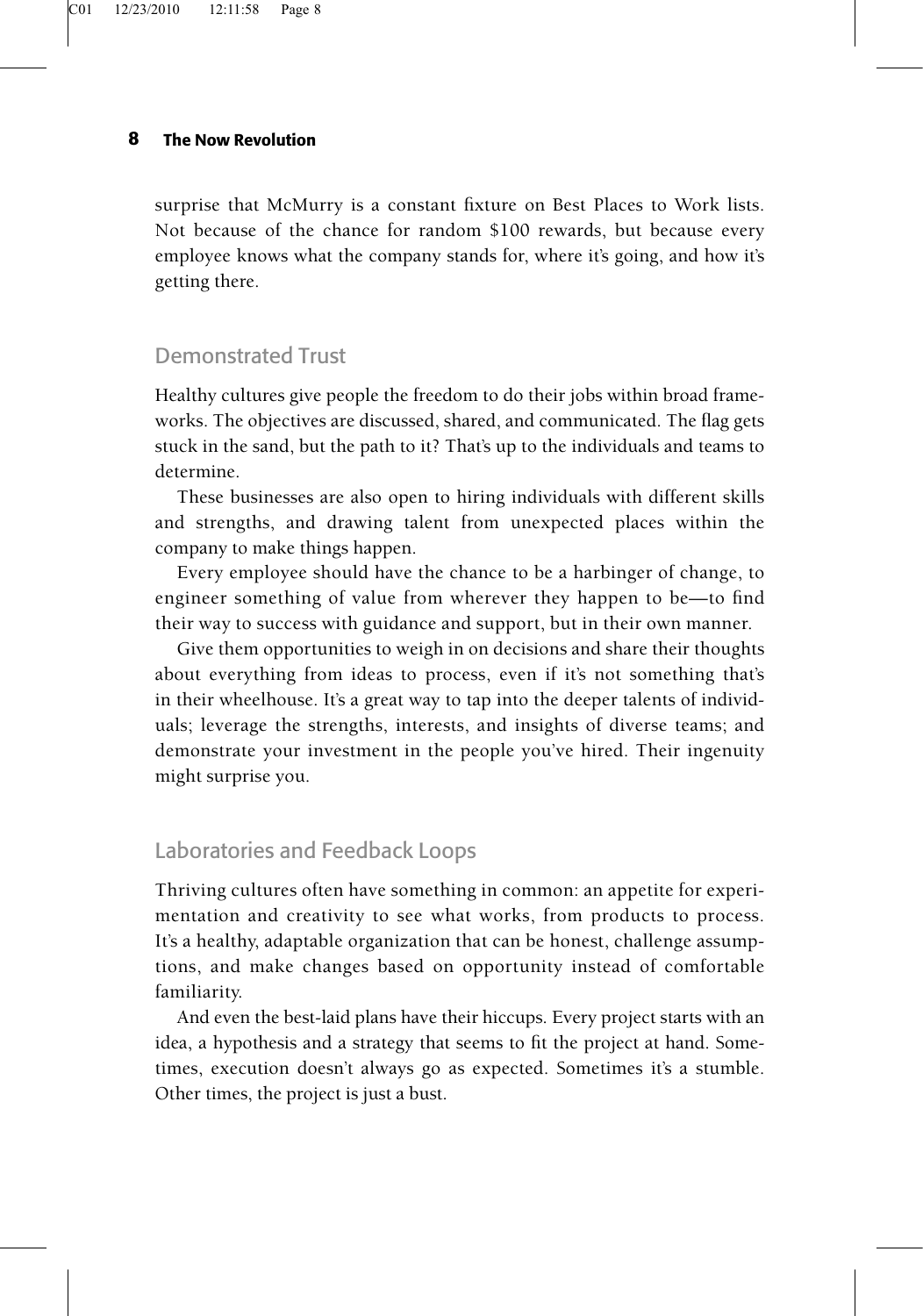A culture that accepts failure is a culture of strength. Being willing to look in the mirror without emotional bias and decide what's broken and adjust accordingly is a sign of smarts, of growth, and of perseverance.

From the ashes of those burnt projects, or from the wildest of successful endeavors, should also rise a lesson or two. Capture what happened, what might have gone wrong, what went crazily right, and where there's potential to build. Most important, make sure that there are lines of communication back into the organization about those learnings. Everyone can learn from the adventures of others, for better or worse.

Now Hear This: Create an Idea Laboratory where people can submit ideas. Have both online and offline components so that everyone can find a comfortable way to participate. Let people submit ideas via an online platform like UserVoice or a simple e-mail, and designate a wall in your office where people can post sketches, articles, photos, and ideas that can inspire improvements to your products or business.

#### Diversity of Individuals and Ideas

Although unity of purpose is important, diversity of ideas, opinions, and paths for getting there is what creates the character of an organization. Individuals need to know that their unique perspective is not only valuable but wanted.

Employees of Jones Soda, a 100-person soft drink company in Seattle, are known as ''Jonesers.'' At Jones, everyone's ideas are embraced, which reflects their funky, eclectic cult of personality, something that's always been core to their brand. Their energy drink, Whoopass, has a bottle design created entirely by employees, not by professional package designers or promotions experts. Every employee devises flavor ideas for new sodas, and the entire staff are taste testers. (Turkey and Gravy, miraculously, made the cut. Sadly, Astroturf didn't.) But walking—er, Jonesing—to the beat of your own drum is encouraged, and ideas and contributions come from everyone.

Strong cultures know that experts and great ideas can come from anywhere, and healthy, respectful disagreement and discussion can make good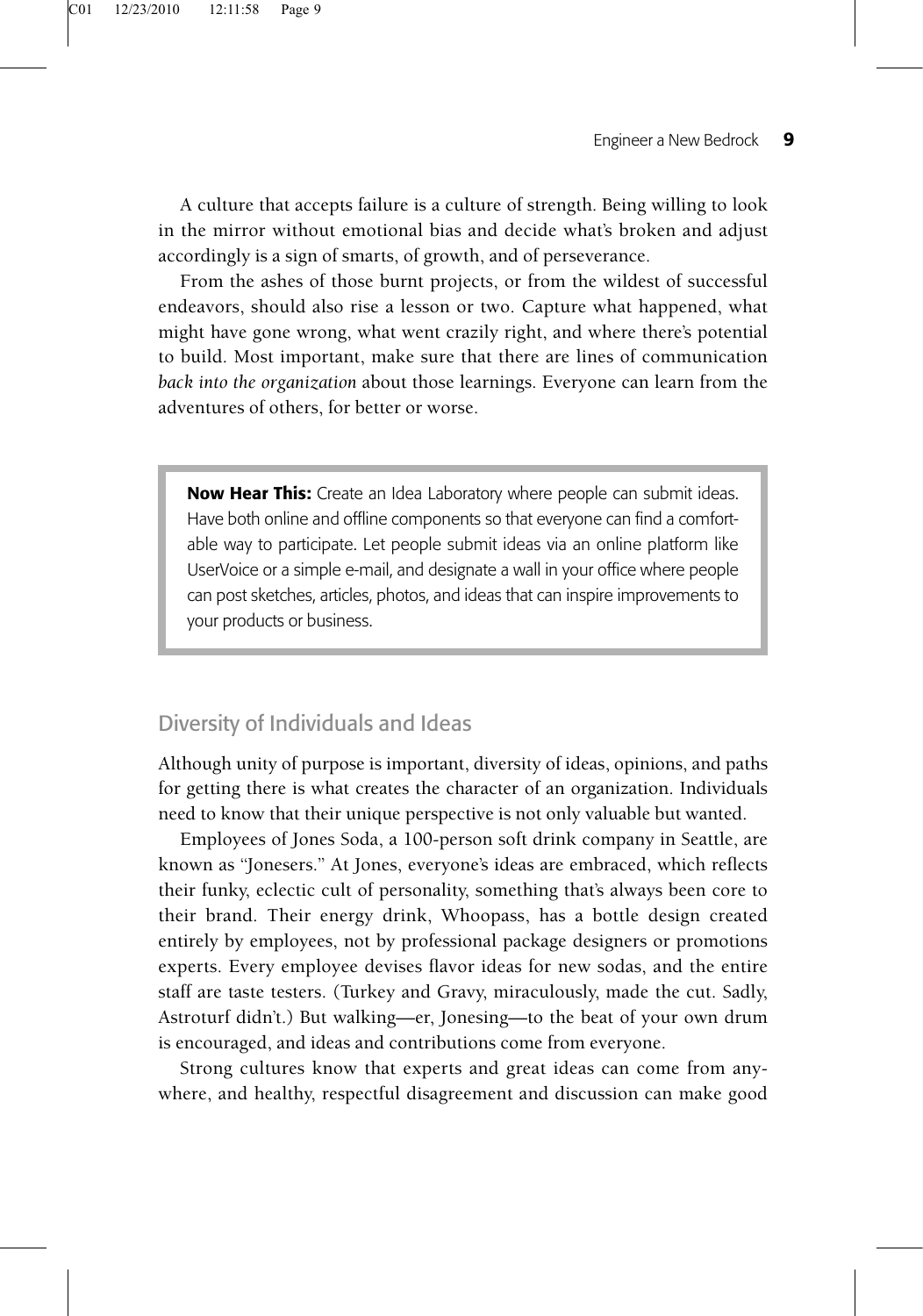ideas even better. They're looking for people who represent fresh perspective, have the confidence to articulate that perspective, and have the enthusiasm to work with others to take seeds of ideas and turn them into results.

#### Reward Systems

People are often motivated by more than money. They're looking for a sense of accomplishment, appreciation, and intrinsic value in the work they're doing. Culture-rich companies know this and provide more ways for employees to be rewarded than paychecks and bonuses.

GreenNurture, a Tempe, Arizona startup built a web-based system that helps companies incorporate sustainability into their cultures through education and empowerment of employees. Employees share sustainability ideas, and then vote or pledge to show support for ideas, creating organizational momentum. GreenNurture uses gaming mechanics like badges, points, and voting to engage users to participate. Points can even be redeemed for merchandise. Company leadership receives detailed analytics around employee engagement and sustainable progress, and can communicate back to employees about implementation timelines and successful project impacts.

It's a simple but clever way to reward employees for their contributions and benefit the business at the same time.

If your company values teamwork and collaboration, the reward and recognition systems should support that approach. If, for example, you value the cultivation of long-term customer relationships, consider how a commission based on a quarterly quota might hinder your salespeople's investment of time on their accounts. If you'd like to see more teamwork, find a way to reward groups for their collective performance, instead of singling out individuals with promotions or awards.

Not sure what motivates the people in your company? Ask. For some, it may be visible recognition. For others, it's financial rewards. Flexible schedules, the ability to work on side projects, or vacation time are big motivators for some employees. Take the time to ask people how they'd like to be recognized for their work, and set up systems that allow management to respond accordingly.

Rethinking everything from compensation to commission structures, to titles, promotions, and intangible reward structures can have a tremendous impact on how valued and invested people feel in the work they're doing.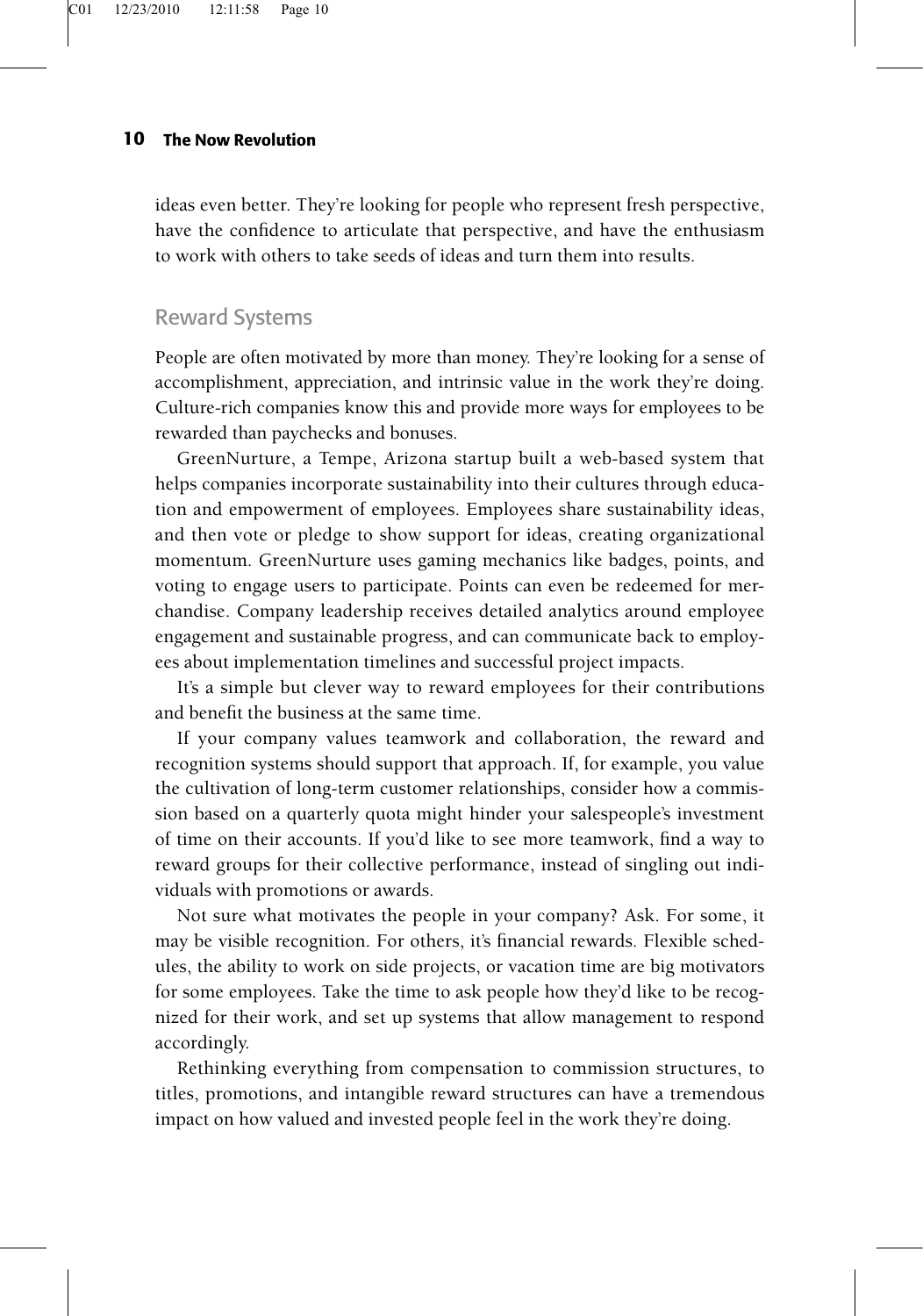## C01 12/23/2010 12:11:58 Page 11

## Shields Up: Cultural Roadblocks to Social Media

We've said that successful adoption of a social web and participation strategy is rooted in business culture as much as it is business operations.

Why? Because the Web, with all of its commentary, discussions, participation, opinion, and opportunity, is a window into how and why you do what you do. The conversations happening both with and about you put your company personality and intent on the stage for everyone to either criticize or applaud.

The difficulty in integrating a new approach to the Web, then, isn't in learning how to use the tools or the tactics. It's not about being able to measure or determine return on investment (ROI). Those things are tangible, and solvable, with time, dedication, and elbow grease.

The challenge instead is that adopting social media and real-time business means a shift in mind-set. The fundamental principles behind social media and the reasons why it is so powerful—involve giving your employees and your customers a clearer voice and impact on your work. To capitalize on that opportunity, you need to believe that opening that door is smart, good business. And it might feel different than the way you've done things before.

#### Fear

The idea of encouraging real-time, public customer feedback or allowing employees to participate openly and freely online can be terrifying to some businesses. There's a lot of fear-mongering about ''losing control'' of your brand online, when, in fact, you've got control over as much as you always have: how you present your business and how you act.

What you don't control—and have never controlled—is the response and reaction to what you do, and that's where the uncertainty and fear comes in. Companies are afraid someone will say something negative, that they will criticize their business openly and that others will agree. That they will expose weaknesses or air grievances. Or they're fearful that an employee will say or do the wrong thing online, and it'll be out there for everyone to see.

Some of these risks require real consideration: potential legal ramifications, regulatory or compliance issues, and liability. But other risks are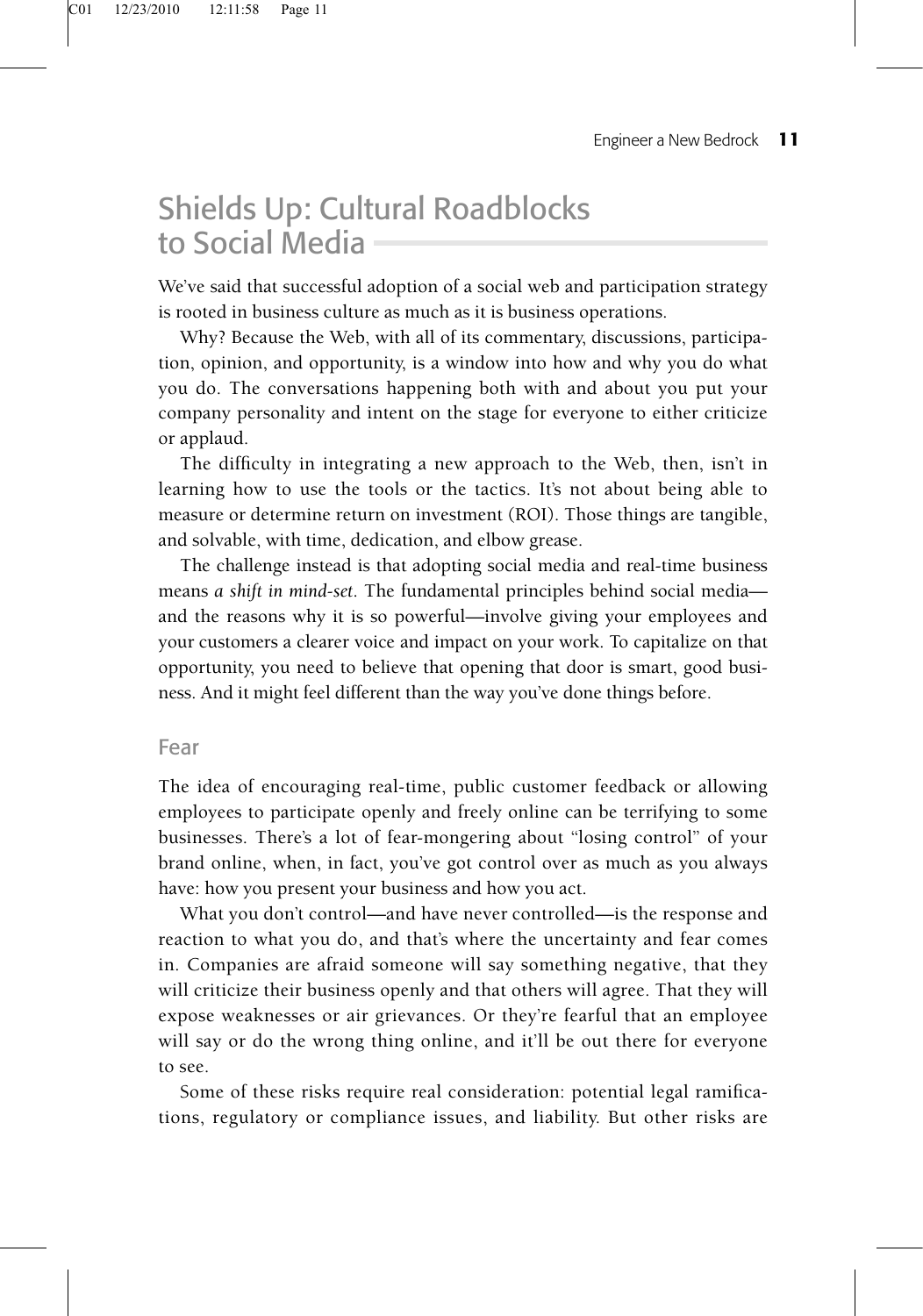perceived. They're based in uncertainty of outcomes and drive many companies to fall back on existing processes, practices, and approaches that are comfortable and familiar, regardless of whether or not they're still effective.

But these communication tools are already in play, already being used, already affecting your business, whether you're actively using them or not. Look at it this way: Social media can be your canary in the coal mine, your early warning detection system. With it, you can actually see and hear real issues as they happen and tap into the very platform your customers are using to solve them.

#### Blame

For many businesses, the fear behind their social media reluctance isn't just fear of failure but of blame and accountability—both individual and collective.

Businesses are trained to avoid risk. The first tendency is to try to remove or mitigate the variables that might result in significant mistakes, often by instilling inflexible process, procedure, or policy. Then there are the response and damage control mechanisms, such as crafting official statements when a misstep ends up out in the open.

Social media has put a spotlight on accountability, and it is asking that companies stand up and own their successes and shortcomings in equal measure. Likewise, the human-driven Web insists on responses and communication that feel sincere, not contrived, and that level of scrutiny and expectation makes many companies incredibly uncomfortable. Either they're not ready to hear the hard stuff, they don't know what to do about it, or a combination of both.

But here again, the genie of accountability isn't going back in the bottle. There is rich opportunity for businesses that are ready and willing to stand among their community, hear what they have to say, and respond with genuine concern.

#### Change

Given enough time and practice, any business can build a workflow to chart out social media processes, systems, and operations (and we'll show you how in the chapters that follow). You can draw a blueprint that outlines the plan to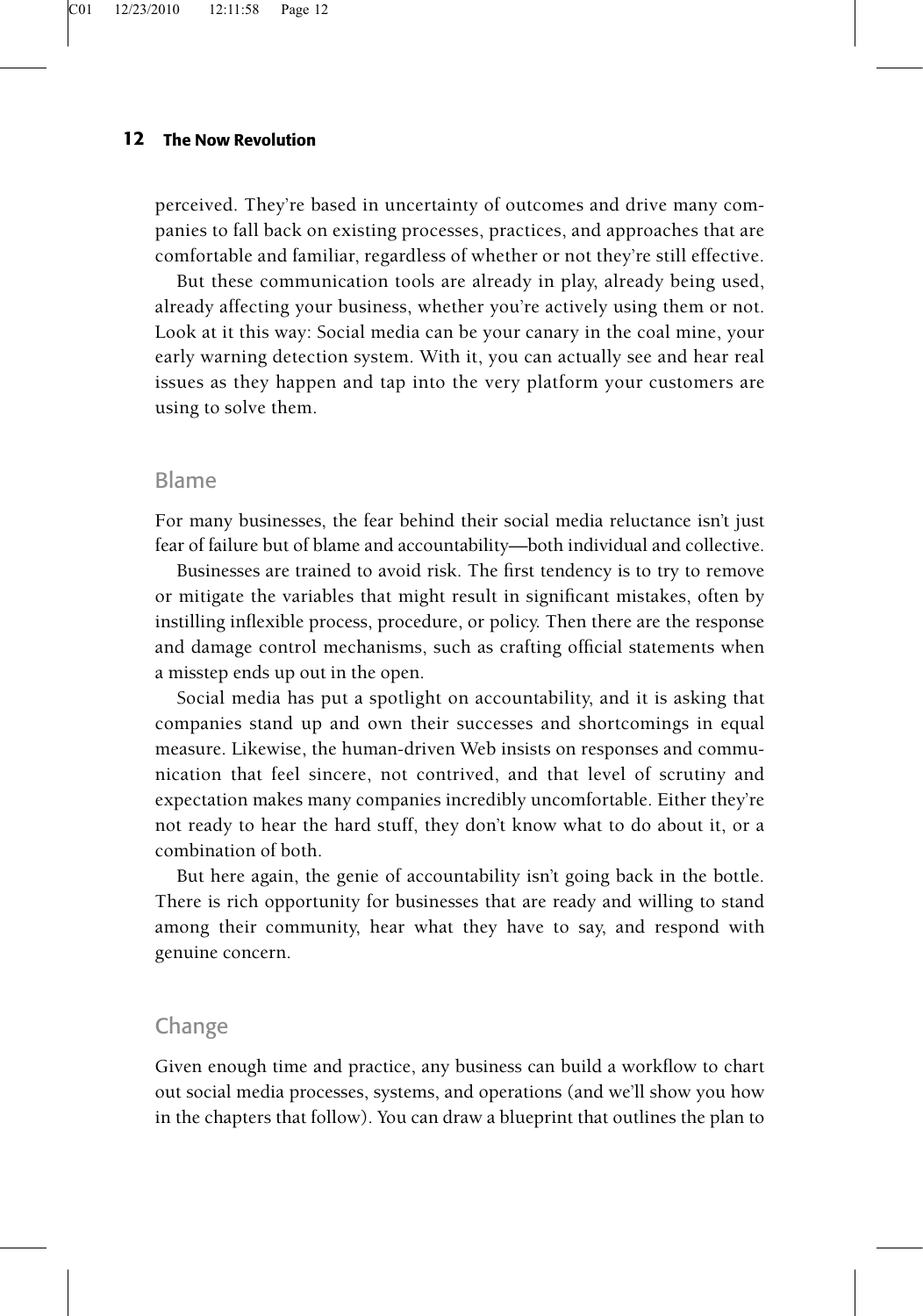implement your social media efforts complete with strategies, tactics, and measurement practices.

But those systems need to be built on a solid foundation of agility and adaptability, trust, and a positive and progressive culture that puts intent at the center. If those things don't yet exist in your company, you'll have to make those more fundamental changes first before social media will thrive.

The trick here? That kind of change is hard. It's not instant. It can even call for some tough decisions. And it can require a level of honesty and consistent effort that challenges even the most robust businesses. But change is also the underpinning of new opportunity, so those that are serious about social media and real-time as business strategies will need to be brave enough to take it on.

# Assessing Your Company Culture

You never think you're the business with the culture problem. That's the problem every other business has. Not you.

Except when you do.

It's important to diagnose and address those issues when they emerge, because they don't tend to solve themselves and usually get worse over time. And while you're working to make your business more responsive and more nimble, you'll be relying heavily on having the right people and culture in place to enable that.

Identifying fractures in your culture requires a bit of courage to ask questions, hear feedback, and apply a certain amount of methodical, objective analysis to really understand the underlying cause of the problems.

The Culture Quiz on the following pages offer some questions to ask yourself as you assess and evaluate your company culture and environment.

If you've answered no to 10 or more of these questions or to more than one in any section, you likely have a cultural issue (or several) that should be examined.

Diagnostic approaches to gathering this information can vary widely. More formalized employee evaluations and surveys will tell you some of the picture, but response bias (the fact that people know what's expected or desired from their answers and answer accordingly) may skew their truthfulness or accuracy, especially if there's any fear of retribution.

Be patient and attentive to the conversations that happen around you, in addition to more formal assessments you might use. Consider anecdotal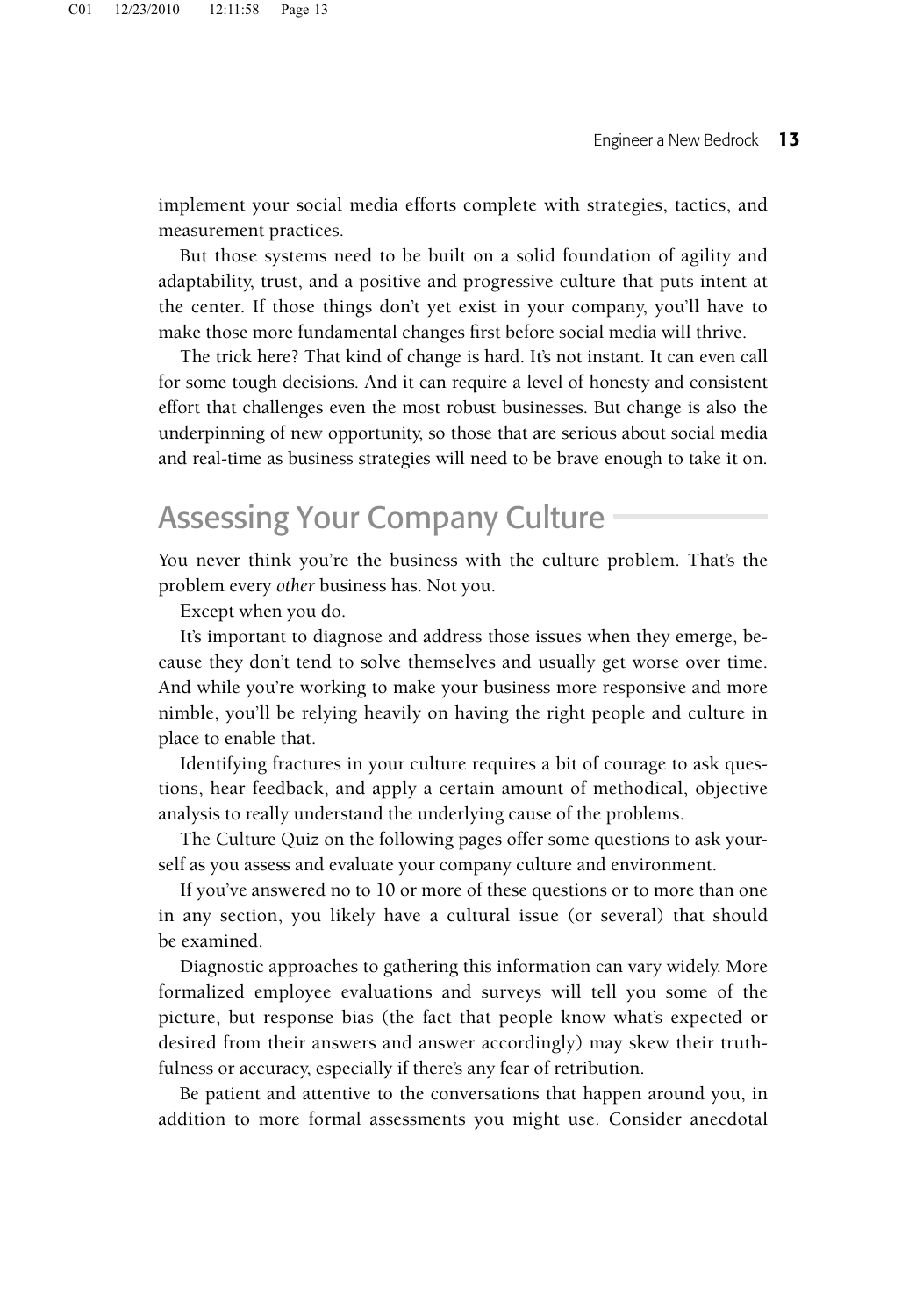# The Culture Quiz

#### Employee Morale

- $\blacksquare$  Is the overall attitude and mood of your workers, especially when they're not at their desks, positive?
- $\blacksquare$  Are employees frequently on time or even early to work, and do they tend to stay late to work on projects of their own accord?
- $\blacksquare$  Is attendance robust at company functions outside the office, and is participation enthusiastic?

#### Social Fabric

- Do employees routinely socialize outside of work and interact during work?
- $\blacksquare$  Do managers know what interests their teams have outside of work?
- Is there an overall sense of camaraderie and friendship?
- Do employees organize activities such as birthday celebrations?

#### Communication

- $\blacksquare$  Do employees feel like they're informed and in the loop about important information?
- & Are there clear lines and systems for internal communication?
- $\blacksquare$  Is the tone and tenor of employee communication friendly, positive, and constructive?
- $\blacksquare$  Do employees frequently use the words we and us to indicate that they feel part of a larger whole?

#### Physical Environment

- $\blacksquare$  Are office doors kept open for the most part?
- Do employees congregate in common areas?
- & Do individuals have many personal effects on their desks or in their work spaces?
- $\blacksquare$  Are there open spaces that encourage impromptu gathering?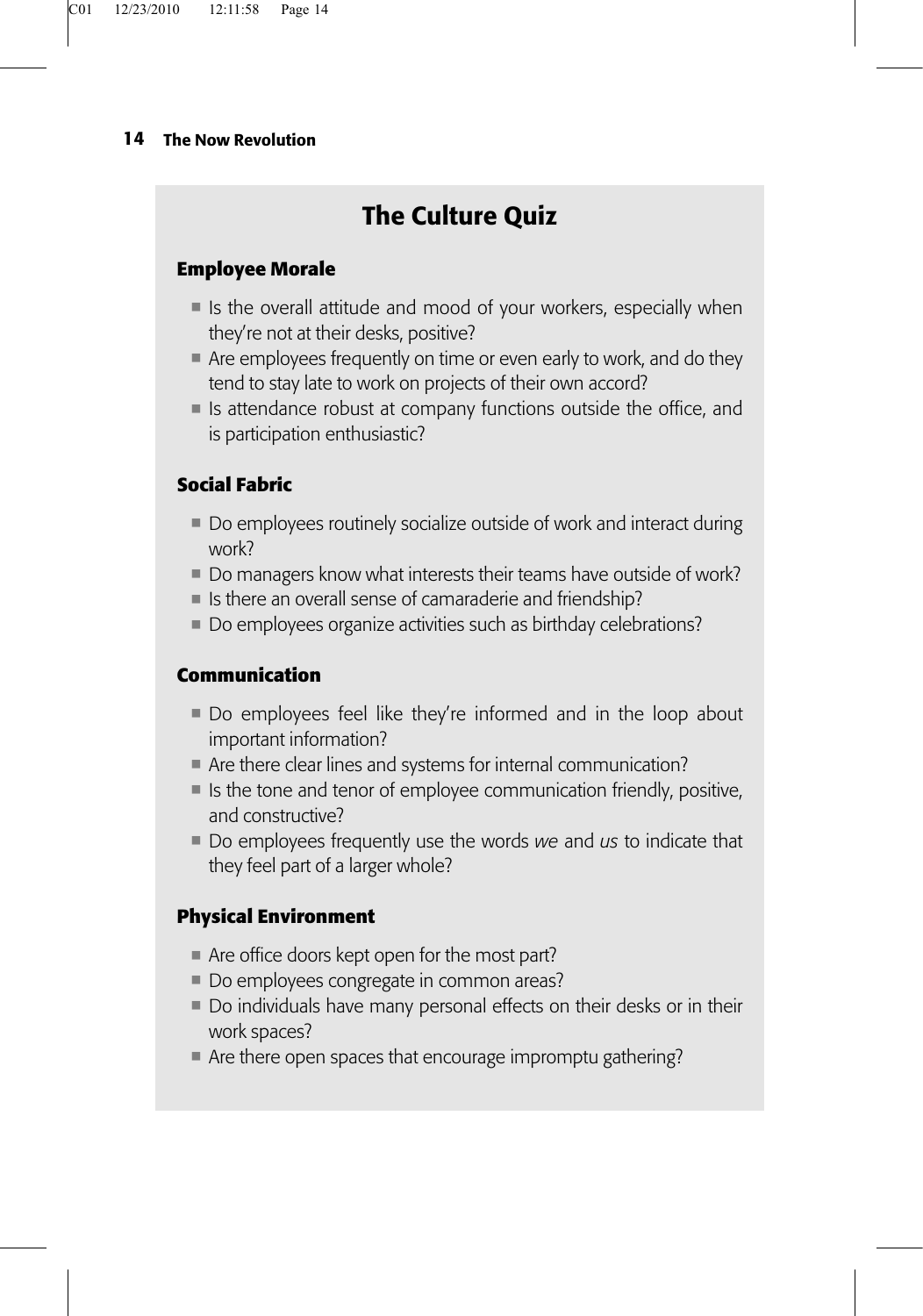#### Management Respect

- Do you hear positive comments about managers—or management overall—in reviews or casual conversation?
- Do people express eagerness to share input up the ladder?
- Do individuals aspire to management positions?
- Do managers mentor and counsel other team members, even if they are not direct reports?

### Ambition and Accomplishment

- & Do your teams routinely celebrate individual or group accomplishments?
- Do employees assess and help shape their own goals and role in the company?
- Are team members eager to share lessons from failures?
- Do employees eagerly take on projects and tasks that aren't part of their official job?

#### Mind-Set

- Are your criteria for hiring and firing known and universally understood?
- Are those hiring and firing criteria consistently applied?
- $\blacksquare$  Is the leadership united in the philosophies that underscore their management style and development of talent?

## Employee Recruitment and Retention

- Do employees leave for positions that represent a significant career advancement opportunity that you wouldn't have been able to provide?
- Do your employees leave on positive terms with strong relationships intact?
- Do your employees leave to work for companies that you respect and admire?
- $\blacksquare$  Is your employee retention rate something you're proud of?

(continued )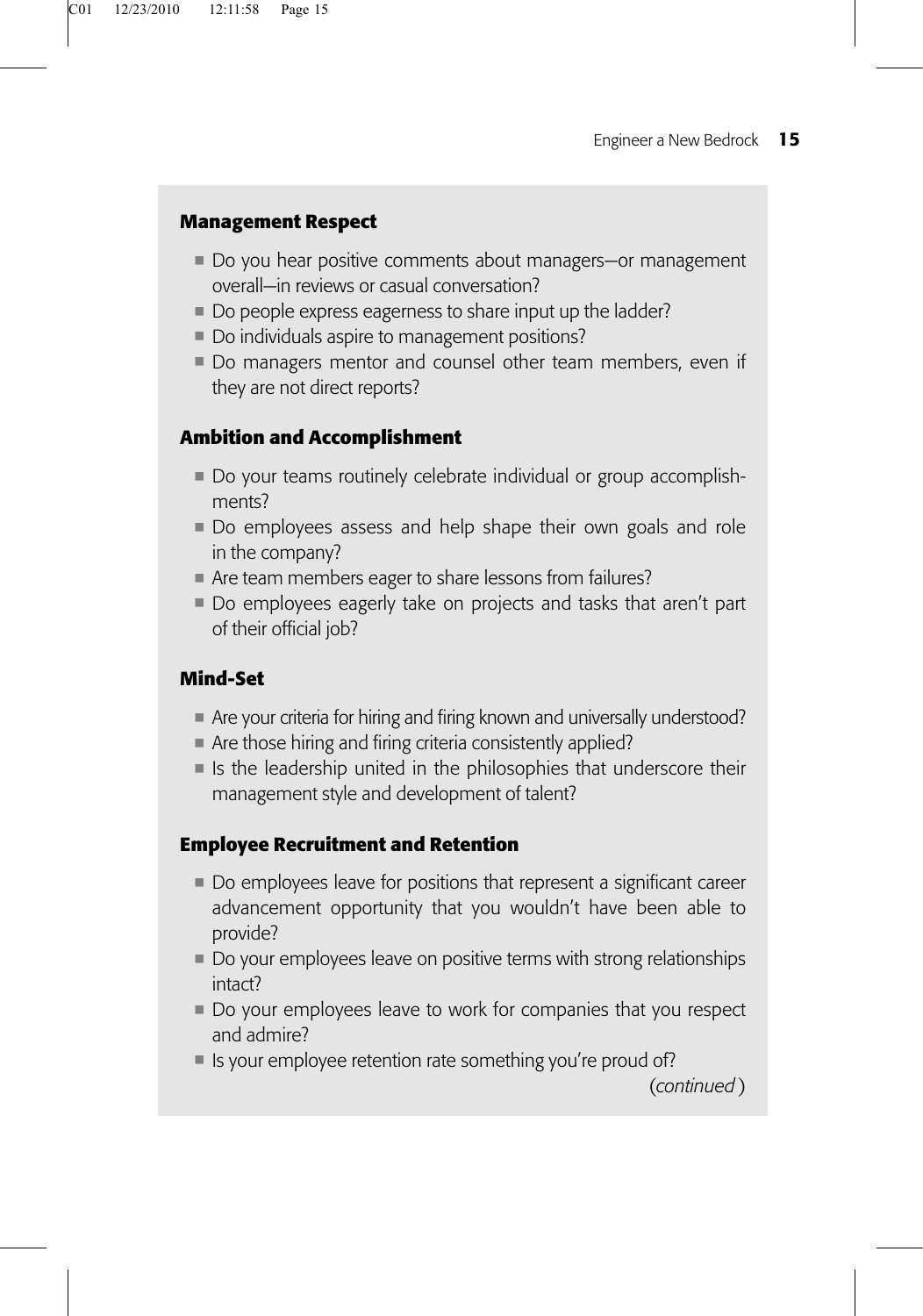(continued )

#### **Productivity**

- Do your employees get work done that goes above and beyond what's expected?
- Do your teams hit deadlines almost always?
- $\blacksquare$  Is there a "whatever it takes" attitude within the company and throughout every level of the organization?
- $\blacksquare$  Do projects feel like they usually carry healthy momentum?

#### Customer Satisfaction

- Are customers sharing compliments as well as complaints?
- Do you have a strong idea of what your customers love about you and what they'd change if they could?
- Do you share customer feedback openly with your staff?
- $\blacksquare$  Do all members of the staff take ownership of customer problems?

evidence and casual feedback and commentary as unscientific proof alongside your more structured evaluation and diagnostic measures. And make no mistake, your instinct counts for a lot. It works in families as well as businesses: if you think your company might be dysfunctional, it almost always is.



**The Culture Barometer.** Take a picture of this tag to download this quiz and create your own Culture Barometer score.

## Righting the Ship: Guiding Culture Shift and Adaptation

Shifting and modifying culture is hard. It takes time. It also takes a significant amount of humility and self-awareness. Whether you're making a few adjustments to your existing methods (who doesn't need those?) or undertaking an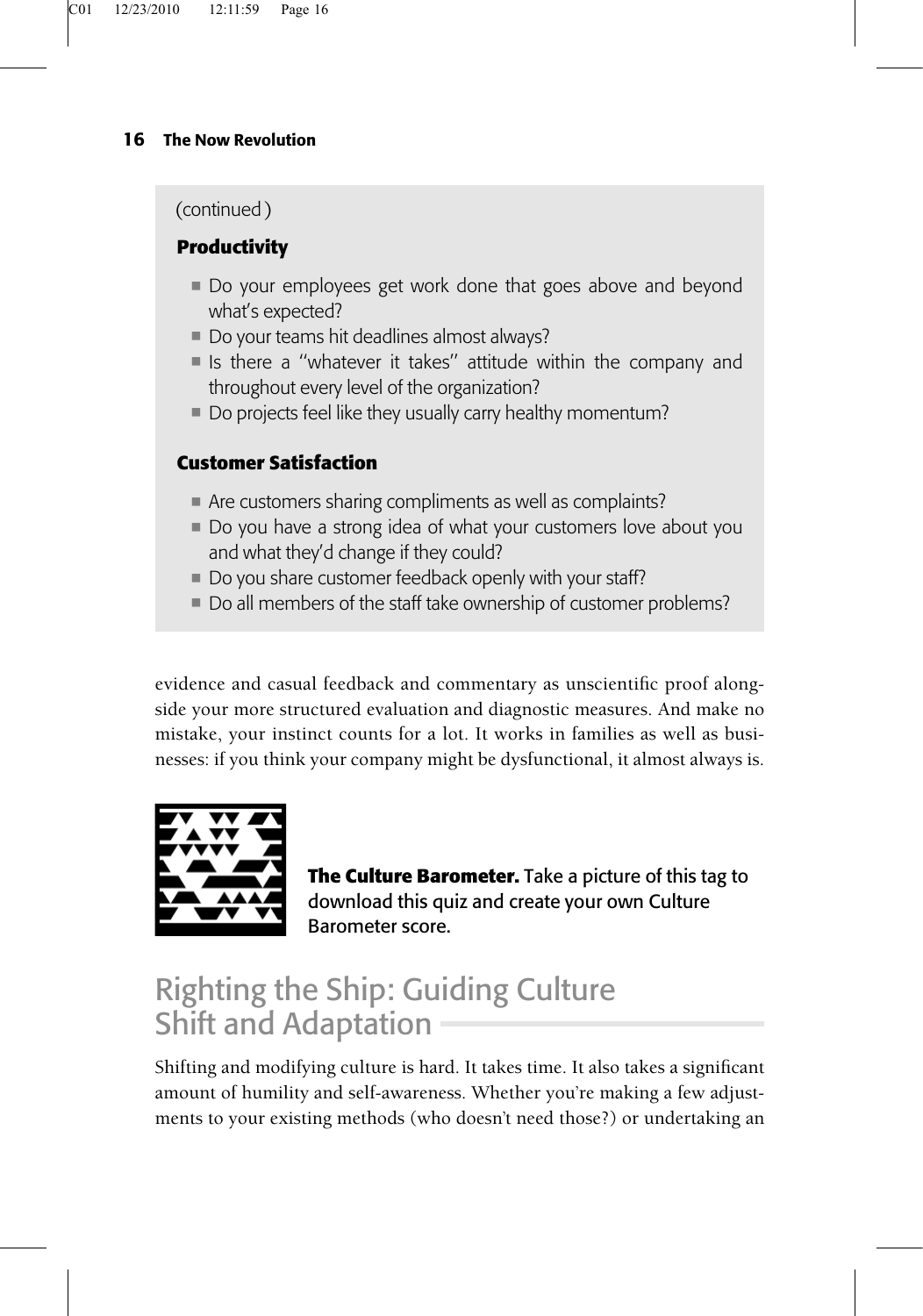overhaul of a sinking ship, diagnosing and mapping the course for that change rests with three key elements.

#### Assessing the State of Now

To understand your culture through the eyes of the people who live in it, you have to ask.

Interview your employees, both individually and in groups. Ask questions about how they describe their work to their friends. Who do they celebrate and admire, and why? What do they fear? What do they think failure at their company looks like, and why do they think it happens? If they're intimidated by having management in the room, ask for volunteers among peer groups to hold town hall–style sessions to capture feedback without the looming presence of the boss. (If there's already a culture of fear, diagnosing it is going to have to make people feel like they can sound off without fear of identification or retribution).

**Now Hear This:** If you suspect your employees would like to give feedback but are intimidated, set up an anonymous e-mail account with a public password that anyone can log into and send an e-mail to management with their thoughts.

As for your view from the leadership seat, you have to be willing to hear (and not take personally) the good, the bad, and the ugly. You must be ready to accept reality, even with the warts. From potentially broken processes to potentially toxic individuals who are damaging morale, you've got to stare it all down, bravely, to get the lay of the land. In addition, you have to capture, document, and communicate it all as openly as possible in a way that is meaningful to your people. Why? Because the people who have shared their stories want to know that you've heard them.

#### Building Consensus and Drawing Maps

Part of the importance of sharing an accurate picture of your organization's current state is to build consensus about what's working, what's not, and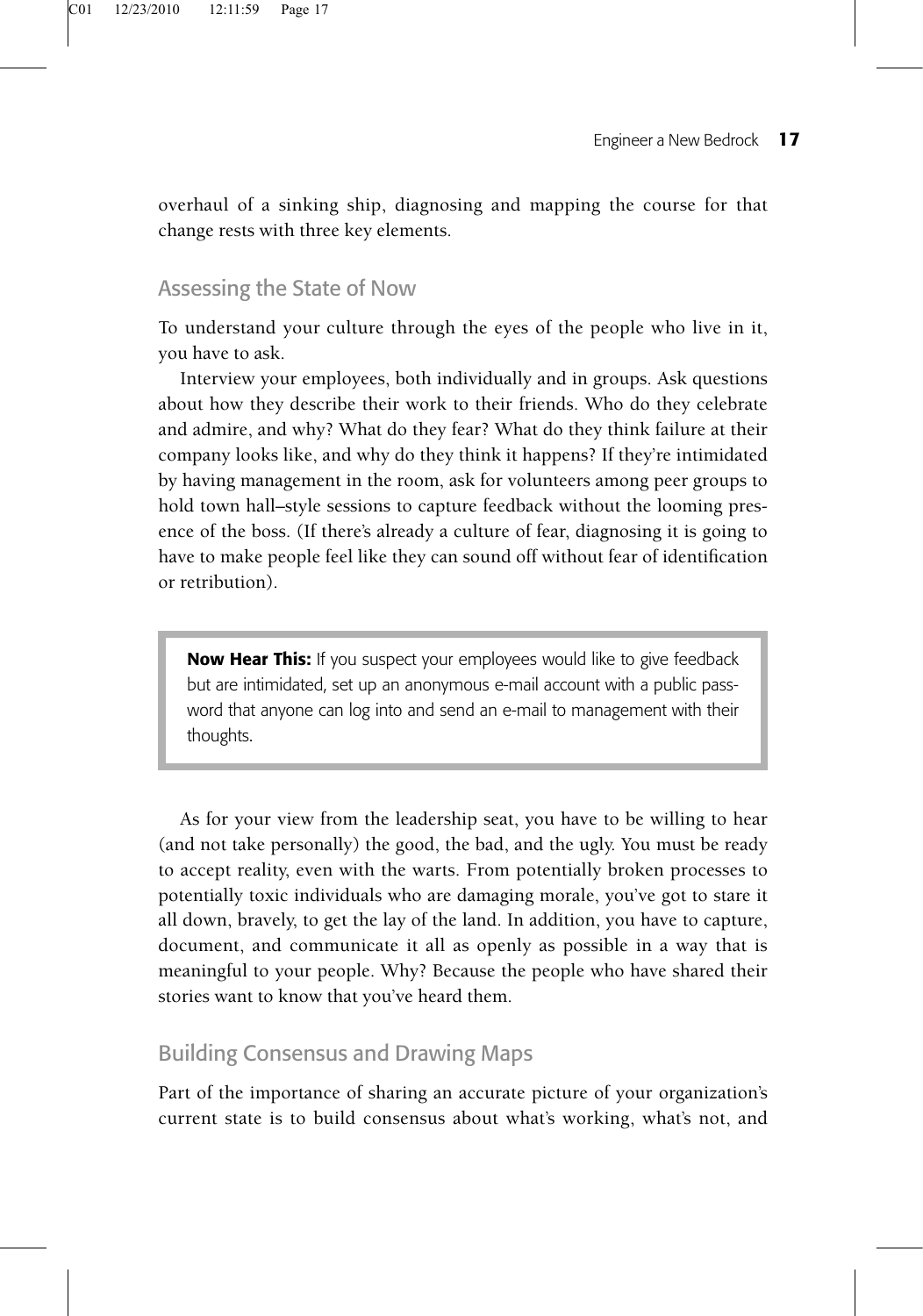what might need to change. Like the positive parts of culture that create unity, a common view of the shortcomings lays the groundwork for cooperative change, too.

Once you've done the initial assessment, you'll need to devote time, people, and energy to culture discussions. You'll need to have meetings and gatherings solely designed to converse about how you can improve your culture and business; then you'll need to start pulling together the pieces to create a road map. The purpose of these discussions is to collectively decide on functional things, big or small, that can be adapted, shifted, changed, added, or eliminated to move toward solutions.

Here, you want input and representation from all areas of the organization, continually, and in an environment that fosters open discussion (that will take time to create).

## Changing Behavior

Working on the culture of your company is an ongoing endeavor. It's a continual process of evaluation and adaptation to meet the changing needs of the business environment, your people, and the vision you have for your company. Big changes happen in small increments, so you should approach this as a process rather than as a project. Make your goals about progress and steps toward something. Reward the different stages of the journey, not just the resolution.

# Doing It Right: Moosejaw ''Love the Madness.''

That's the slogan for Michigan-based Moosejaw, an online outdoor gear and apparel retailer. And for them, that translates into two big things for their business: going to the ends of the Earth for their customers and being the most fun retailer in the world. Armed with that kind of direction, Moosejaw employees are like an armada of class clowns who take their business of zany very, very seriously.

(continued )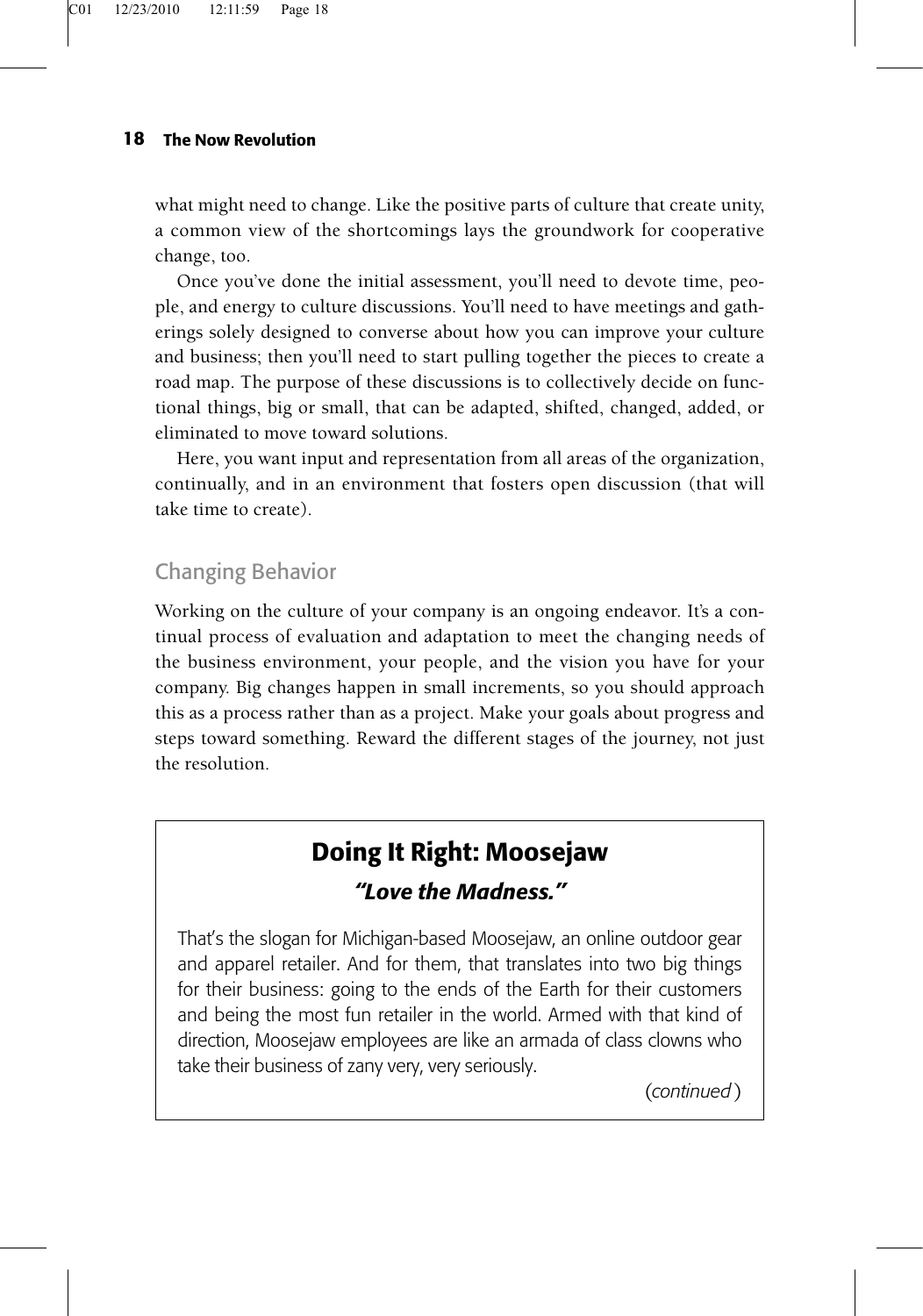#### (continued )

''People interpret 'Love the Madness' differently, but that's totally okay,'' says Gary Wohlfeill, Moosejaw's creative director. ''Within that spirit, people here know they can make decisions based on being the most fun retailer in the world, and do what it takes to create that customer experience. Having that clear purpose is important for people, and makes it easy to make things happen for our customers, at every level of the organization.''

As far as Gary is concerned, they've been doing social since before social was cool (or even existed). From having pickup Frisbee games in the office to spontaneous birthday celebrations for customers visiting the office, the Moosejaw company has been set up to embrace new technologies like Twitter and Facebook for a long time, simply because the high-touch interaction, speed, and sense of improvisation was a natural fit for them.

''Every single touchpoint with a customer is an opportunity to create an experience with the brand,'' Gary explains. ''The stuff we sell you can get in plenty of other places, so we've got to empower our people to create a different experience and have real, creative interactions with our customers. If it's not fun and different, we're probably not going to do it.''

Their team members are their creative engine, coming up with ideas for customer communications and packaging, including unmistakable stickers with instructions such as ''No Knife, Use Teeth'' that adorn their boxes. Product and promotion ideas come from all over their organization, and they've instituted a Stanley Cup–style award to recognize the bright spots in their organization and highlight their commitment to the Madness.

Even a simple order confirmation isn't business as usual at Moosejaw. Their e-mails aren't powered by autoresponders, but rather by people who respond with quirky, fun, and interesting things, like asking for dating advice for Jack, an unattached staffer, not just the typical wooden, corporatized fare. They're treating customers as friends, and the employees themselves are free to stay true to the Madness. The company's founder, Robert Wolf, says their marketing strategy is ''a reflection of our (continued )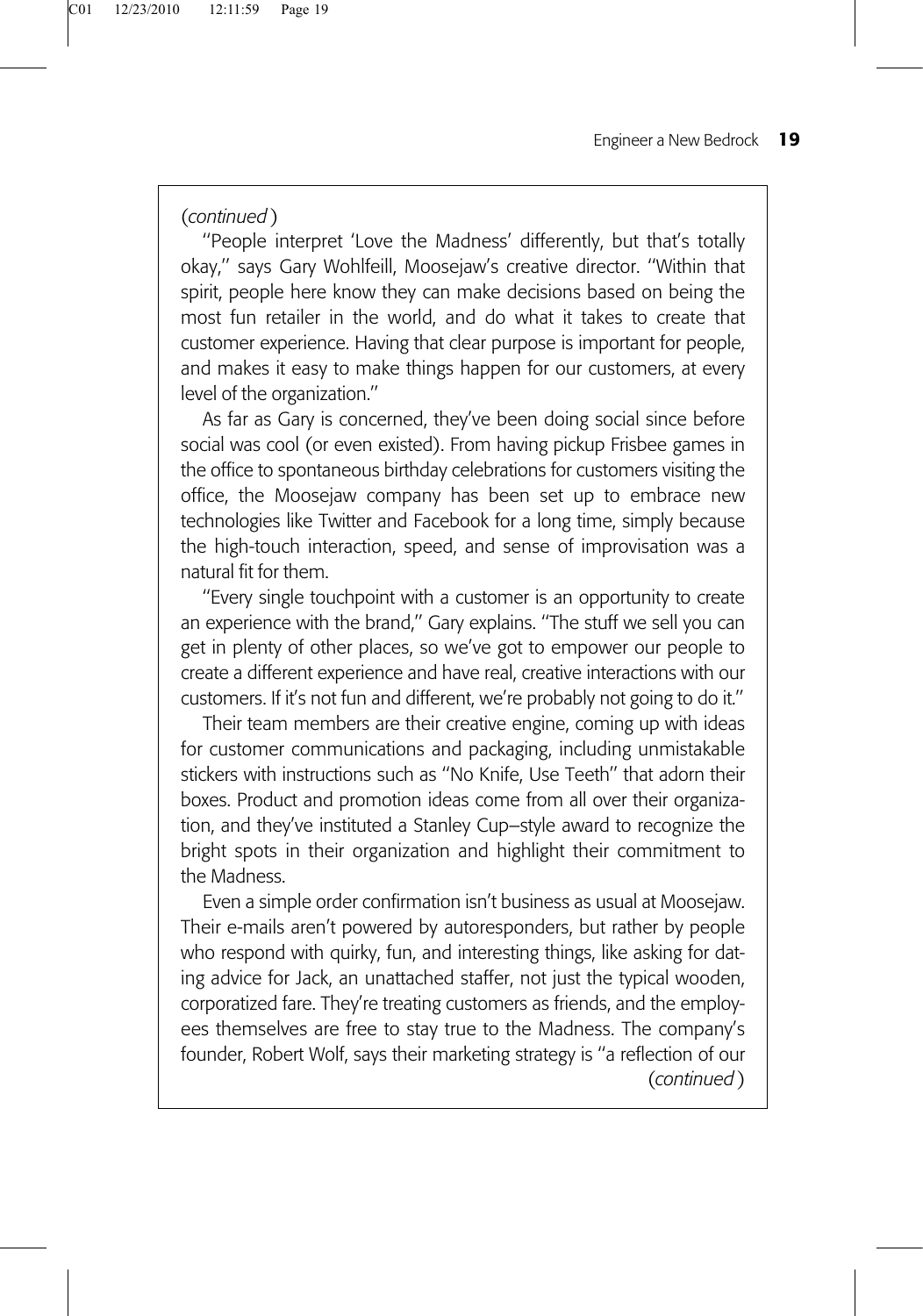#### (continued )

personalities, as opposed to a grand plan.'' At the time of this writing, the request to sign up for e-mail specials on their web site read:

Get a list of the best mimes in Portland plus 397 Moosejaw points. Moosejaw points are great, but a list of the best mimes? Total (and unexpected) bonus.

One way that Moosejaw has chosen to help maintain the integrity of their distinctive, offbeat brand is that they keep all of their communications, marketing, and creative work in-house. Not only does it help them keep a closer eye on the clever creative work, but it helps keep all of their employees involved and invested in how the company presents itself.

''The 'Love the Madness' attitude makes it easy to let lots of people represent the brand in very individual ways. And that gives us the ability to try new things, have fun, and deliver something that our customers will love for a very long time.''



**The Moosejaw Madness.** Take a picture of this tag to watch the video of a presentation Gary made at Social Media Club Detroit about their company attitude, culture, and personality and how it plays into their work in social media.

# Getting It Done: Engineering a New Bedrock

Building and sustaining a culture that's ready for the Now Revolution takes devotion. You've got to initiate the culture discussion and let it free in your organization, bringing all of your employees into the fold and ensuring that everyone thinks and acts according to the same set of principles. When everyone is a spokesperson, your culture is the golden thread that keeps it all tied together.

- 1. Know what you stand for as an organization, beyond your product or service. What's the one thing that matters most to you?
- 2. Write down the elements and proof points of your corporate culture, and share it liberally inside your organization.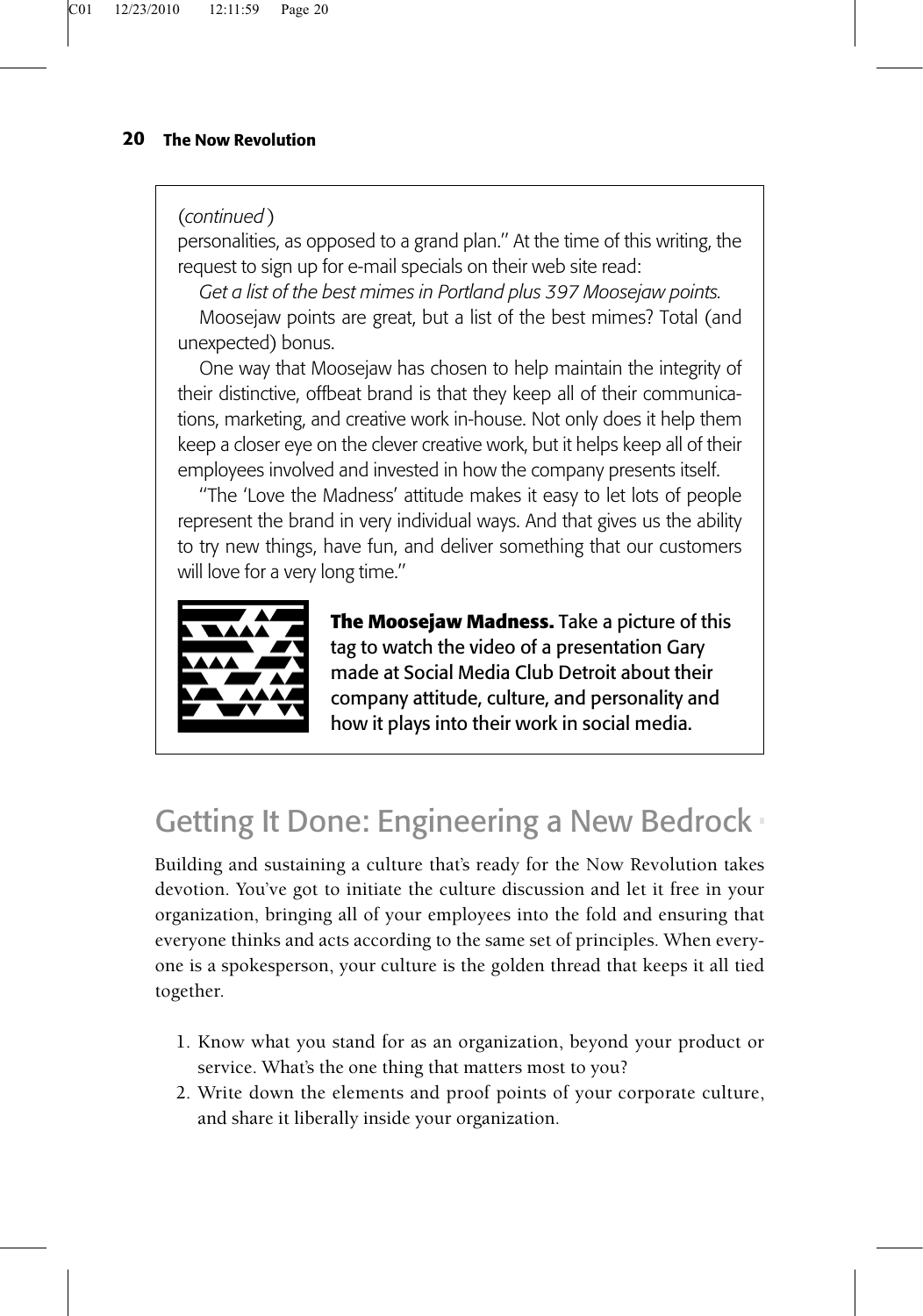- 3. Realize that every employee is a potential spokesperson and brand ambassador. Empower employees accordingly.
- 4. Accept that you don't always control outcomes, but you still decide how you present yourself as a company.
- 5. Lead through involvement, not instruction.
- 6. Audit your culture regularly and solicit employees' feedback.
- 7. Embrace social media as a keen culture barometer.
- 8. Treat culture change as a journey, not a destination.